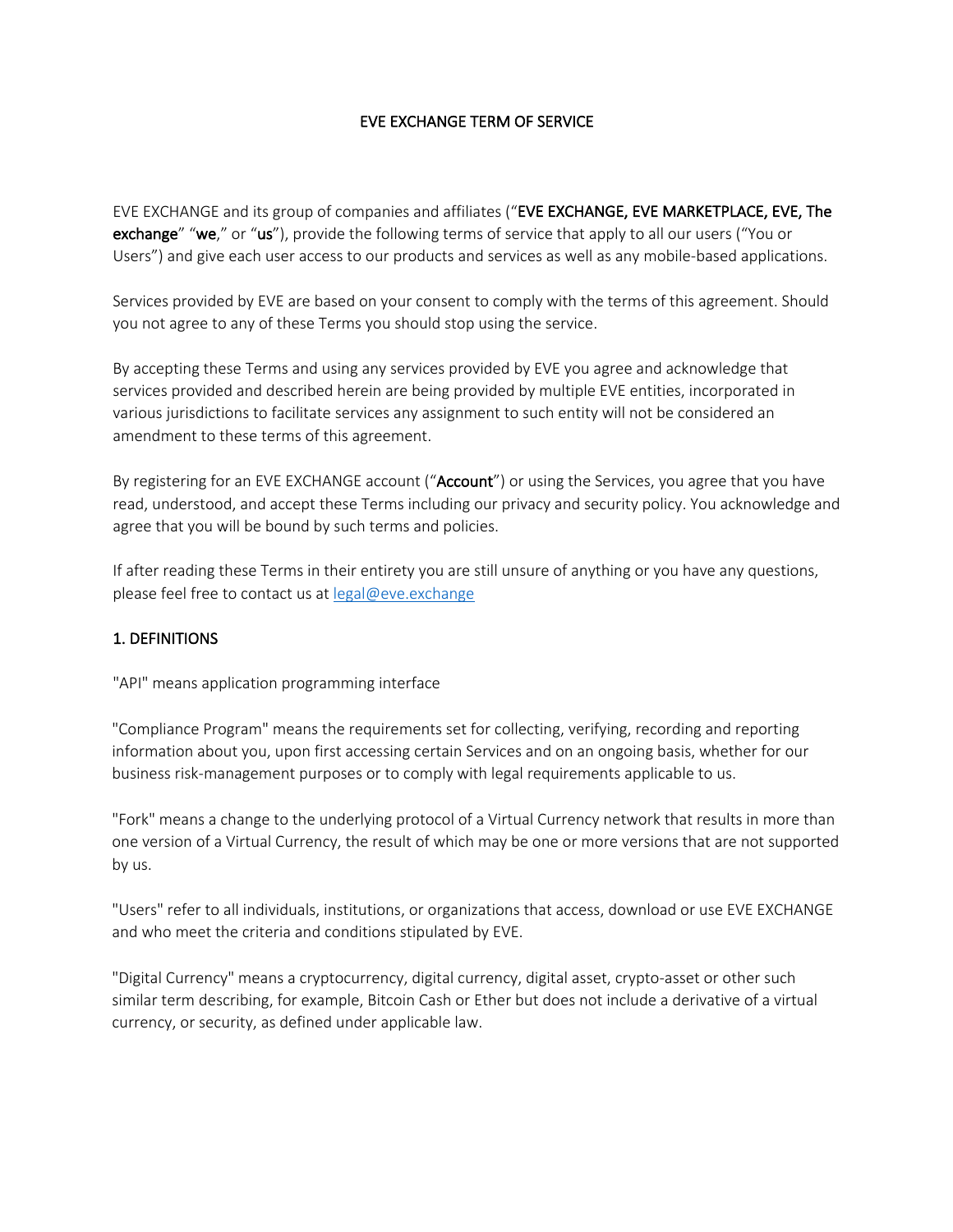## 2. LAWS AND REGULATIONS

This user agreement constitutes a legal and binding contract between you and EVE EXCHANGE.

Your use of the Exchange is subject to the laws, regulations, and rules of any applicable governmental or regulatory authority, including, without limitation, all applicable tax, anti-money laundering ("AML"), and counter-terrorist financing ("CTF") provisions.

You agree and understand that by opening an Account and using the Services, you shall act in compliance with and be legally bound by these Terms and all applicable laws and regulations, and failure to do so may result in the suspension of your ability to use the Services or the closure of your Account.

Terms and conditions may change from time to time without warning, for the avoidance of doubt, continued use of your Account indicates a constant agreement with these Terms and all applicable laws and regulations.

# 3. ELIGIBILITY

Individuals must be at least 18 years of age, and you must not have been previously suspended or removed from the Exchange. You may only have one account, duplicate accounts will be deleted, and all funds may be suspended.

If you are registering to use the Services on behalf of a legal entity, you represent and warrant that (i) such legal entity is duly organized and validly existing under the applicable laws of the jurisdiction of its organization; (ii) you are duly authorized by such legal entity to act on its behalf; and (iii) such organization (and any affiliated entity) must not have been previously suspended or removed from the Services and hold no other account on EVE EXCHANGE or its affiliate entities.

By accessing using the Services, you further represent and warrant that you are not a Restricted Person nor are you a resident of a Restricted Territory and you will not be using the Services for any illegal activity.

EVE EXCHANGE may determine not to make the Services available in every market, either in its sole discretion or due to legal or regulatory requirements, depending on your location.

## 4. REGISTRATION PROCESS

When registering your Account, you must provide current, complete, and accurate information for all required elements on the registration page, including your full legal name. You permit us to keep a record of such information and authorize us to make inquiries, directly or through third parties, that we consider necessary to verify your identity or protect you and/or us against fraud or other financial crime, and to take action we reasonably deem necessary based on the results of such inquiries.

You are the only person authorized to use your Account and you may not share your Account credentials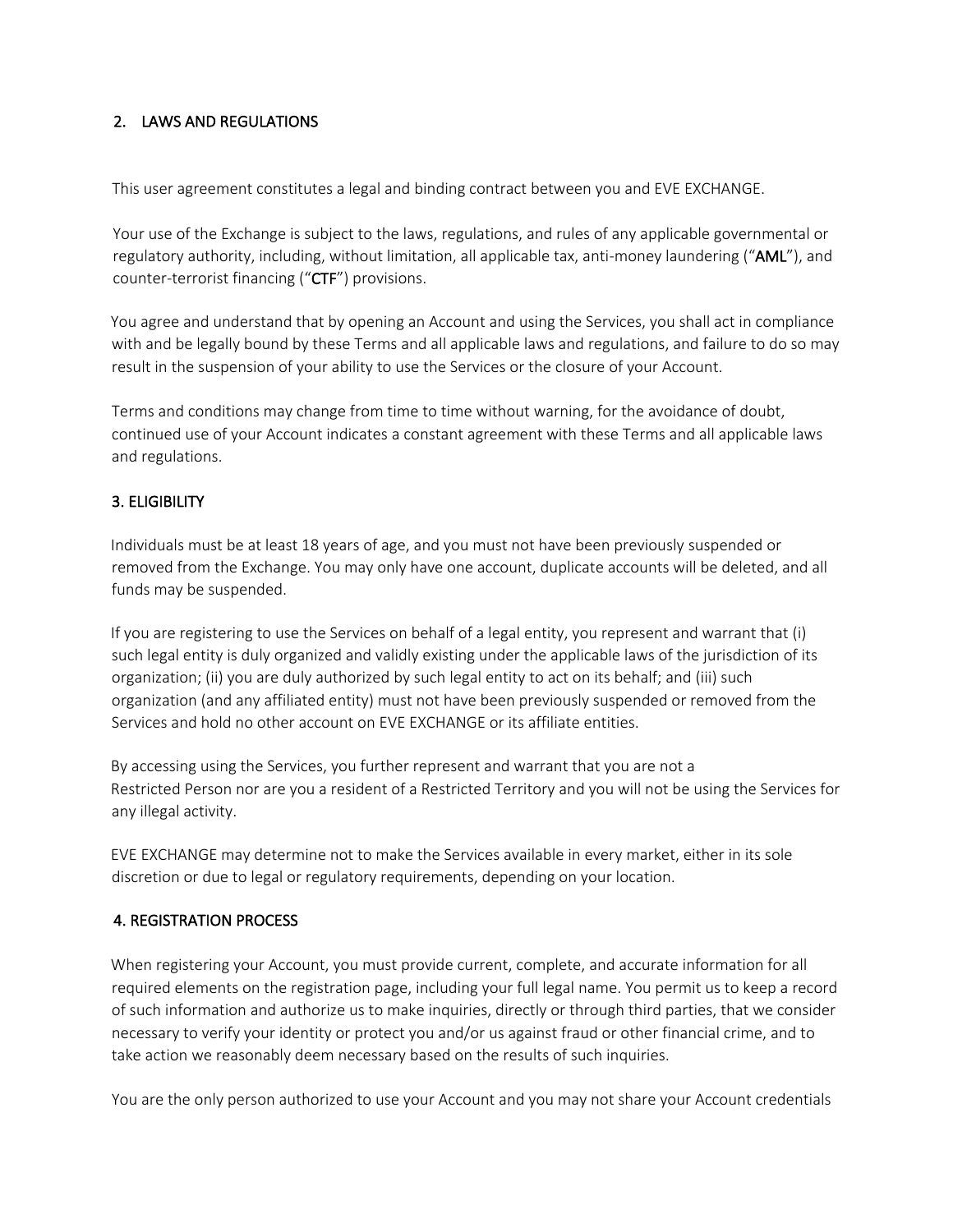with any other person.

In certain circumstances, we may require you to submit additional information about yourself, your business, or your transactions, provide records, and complete other verification steps (such process, "Enhanced Due Diligence").

You represent and warrant that any and all information provided to us pursuant to these Terms or otherwise is true, accurate. If any such information changes, it is your obligation to update such information as soon as possible. Failure to provide such information in a timely fashion may result in the suspension of your ability to use the Services or the closure of your Account.

We reserve the right to retain registration information for business and regulatory compliance purposes for up to five years, subject to applicable law and regulation.

### 4. AML COMPLIANCE

Our AML procedures are guided by all applicable rules and regulations regarding AML. These standards are designed to prevent the use of the EVE EXCHANGE platform for money laundering or terrorist financing activities.

We take compliance very seriously and it is our policy to take all the necessary steps to prohibit fraudulent transactions, report suspicious activities, and actively engage in the prevention of money laundering and any related acts that facilitate money laundering, terrorist financing or any other financial crimes.

Our full KYC/AML procedural rules can be requested from legal@eve.exchange or are available within the legal section of the eve.exchange website.

#### 5. ACCOUNT FUNDING, DEPOSIT MANAGEMENT & THIRD-PARTY TRANSFERS

EVE EXCHANGE supports deposits and withdrawals for a number of Digital Assets. This list may be updated from time to time with new listings. The price quoted will depend on market conditions, and you are under no obligation to execute a trade at any price quoted to you.

EVE EXCHANGE makes no promises as to the timing or availability of the ability to convert Digital Assets via the Exchange.

It is your responsibility to ensure you send all Digital Assets to the correct address provided for that particular Digital Asset including the correct blockchain or layer two solutions.

If you send a Digital Asset to an address that does not correspond to that exact Digital Asset such Digital Asset will be lost.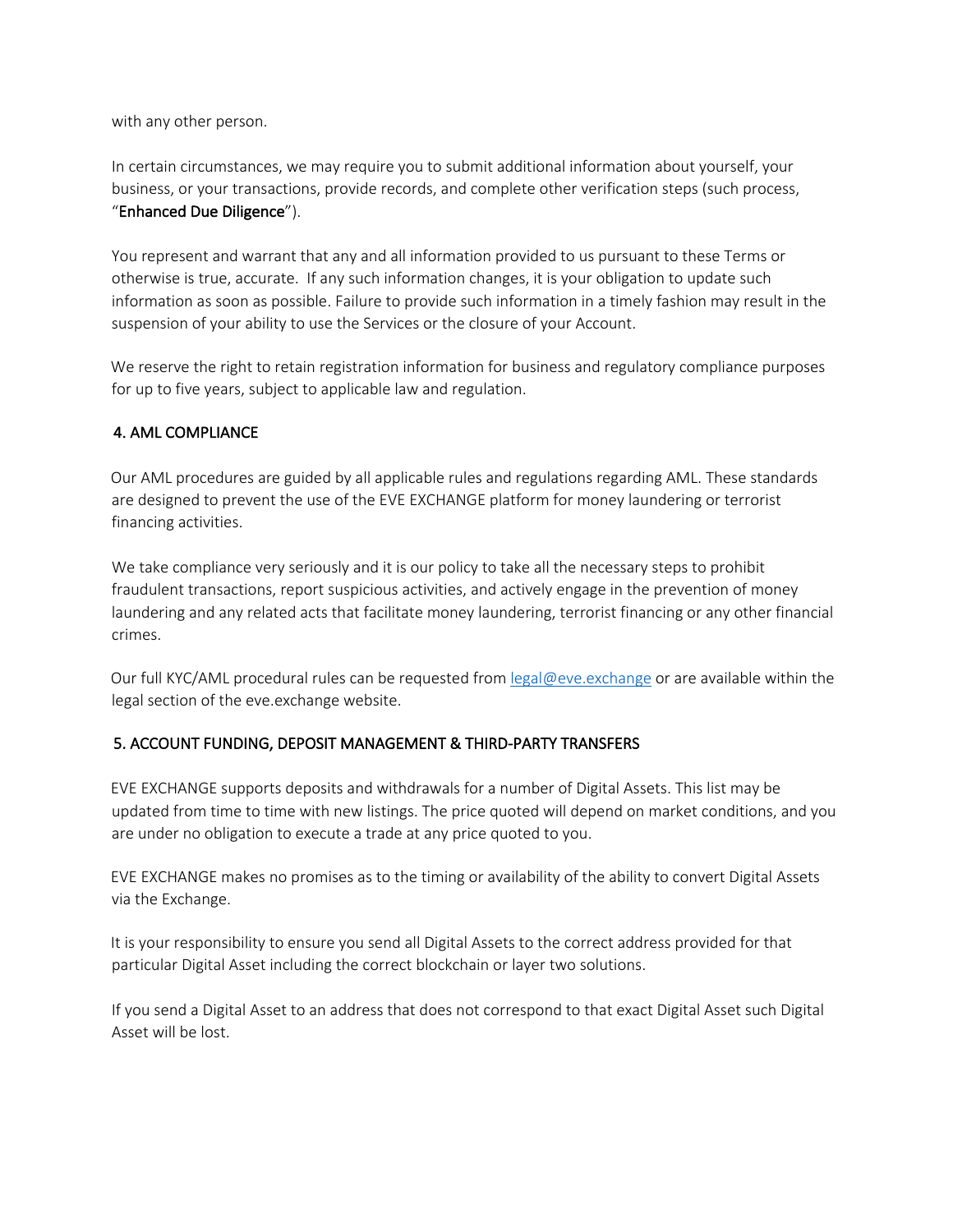You assume all liability for any losses incurred as a result of sending Digital Assets to an incorrect address. EVE EXCHANGE is not responsible for any losses or for taking any actions to attempt to recover such Digital Assets.

EVE EXCHANGE makes no representations or warranties regarding the amount of time that may be required to complete the transfer of your Digital Assets from or to a third-party wallet or another source.

When you elect to transfer Digital Assets from your EVE Account to a third party wallet or other location, it is always possible the party administering the new location may reject your transfer or that the transfer may fail due to technical or other issues affecting our platform. You agree that you shall not hold EVE EXCHANGE liable for any damages arising from a rejected transfer.

Assets held on EVE EXCHANGE are considered deposits and made available for your trading purposes. EVE EXCHANGE may make use of our entire balance sheet of deposited assets to facilitate trading purposes, withdrawals, and yield enhancement practices.

## 6. TOKEN FORKS, AIRDROPS & SWAPS

It is possible that sudden, unexpected ("Forks & Swaps") can be made to any Digital Asset. These events may change the usability, functions, value, and name of a given Digital Asset. Such Forks may result in multiple versions of a Digital Asset and the partial or total abandonment of other versions of such Digital Asset.

EVE EXCHANGE is under no obligation to support a Fork or Swap, you should operate under the assumption that EVE EXCHANGE will never support any Fork or Swap.

EVE EXCHANGE will not track potential forks or token swaps or alert you of such events, you should monitor potential developments of Digital Assets you hold in your account.

EVE EXCHANGE assumes no responsibility or liability whatsoever for any losses or other issues that might arise from an unsupported Fork or Swap of a Digital Asset.

EVE EXCHANGE does not generally offer support for the distribution of assets based on a triggering fact or event, such as the possession of another asset.

In the event of a Fork of a Digital Asset, we may be forced to suspend all activities relating to such Digital Assets (including trades, deposits, and withdrawals) on EVE EXCHANGE for an extended period of time. EVE EXCHANGE does not bear any liability for losses incurred during any Downtime due to the inability to trade or otherwise transfer Digital Assets.

# 7. MARKETPLACE

EVE exchange contains a feature ("The Marketplace") to facilitate the sale or purchase of real goods and services.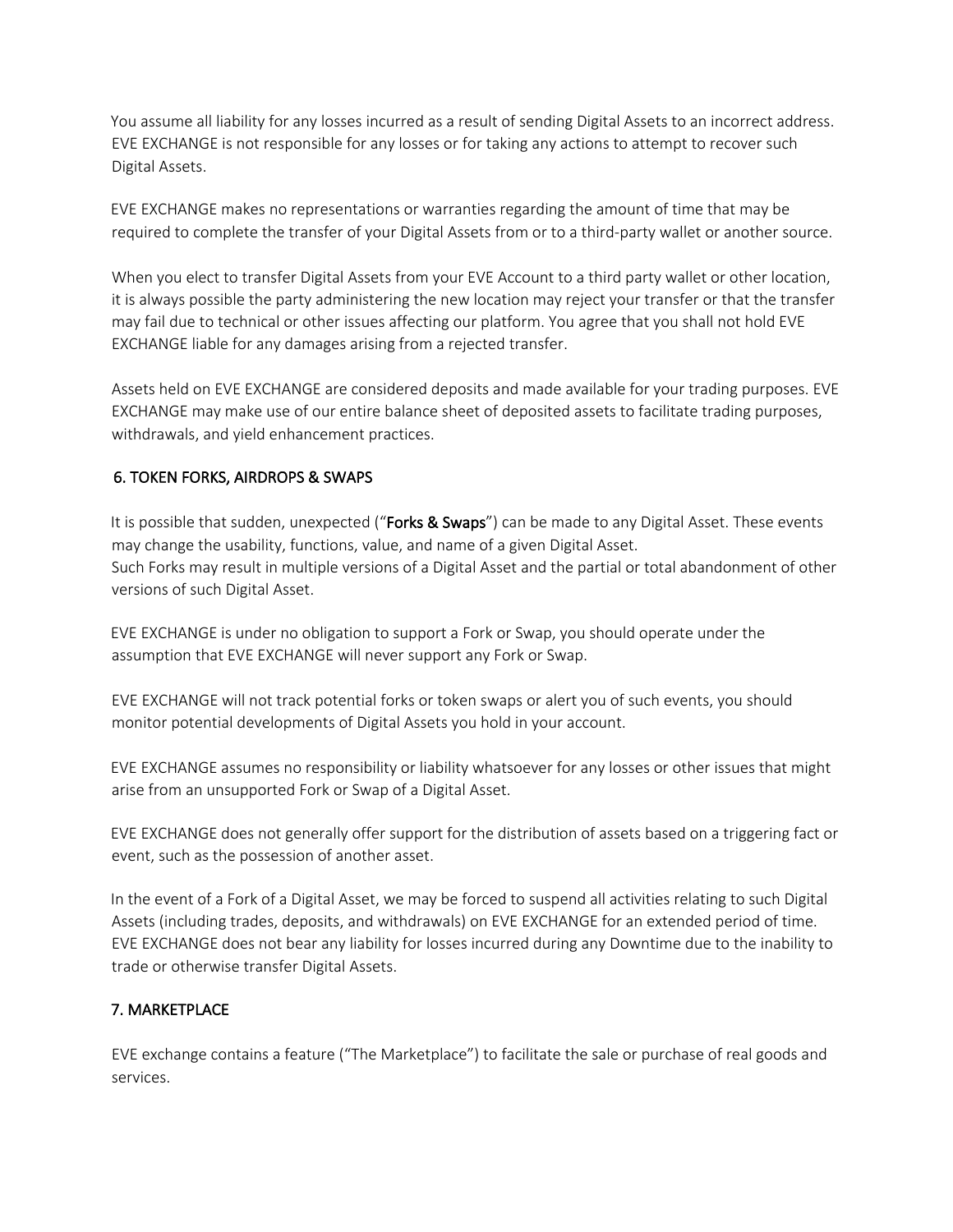The Marketplace is only available to users who have passed the KYC/AML requirements and have an active account.

At no time can users submit items for sale or services which could be deemed illegal.

EVE EXCHANGE has the right to remove such items and suspend and report your account to the relevant authorities.

For the avoidance of doubt, weapons of any kind, pornography, and all forms of drugs are expressly prohibited. The listing of such items or any item or service deemed by EVE exchange to be prohibited will result in the immediate suspension of your account and details reported to relevant police or legal authorities. In the event, your account is suspended for this purpose all funds in the account will remain frozen until such time a recognized legal authority requests we release them

Marketplace users warrant and agree they will always remain honest and not enter any illegal transactions or promote goods that are unavailable or engage in any conduct which could be considered unethical.

Users will have a trust score, which defines and describes feedback from other users. Users with a low trust score will be prevented from selling or buying items.

The Marketplace features a fraud prevention service that is built into each transaction. The purpose is to avoid fraudulent transactions from taking place and provide recourse to the buyer in the event of nondelivery of a service or item. EVE will lock the value of the item until the buyer has confirmed the receipt of the goods. In the event of a dispute, EVE will not act as a mediator, funds will remain locked until such time both parties agree to a resolution, or an appropriate court, police, or recognized third party establishes facts to substantiate any claim.

EVE will not be held liable for the failure to release any funds due to disputes.

A seller may lock EVE Tokens as a guarantee a Marketplace transaction. The amount of EVE tokens locked must equal 120% of the value of the transaction, in this case funds can be remitted directly to the seller's account. In the event the buyer does not receive such goods the EVE tokens locked will be forfeited, liquidated to compensate the buyer.

## 8. INSTAPAY PAYMENTS

INSTAPAY is a proprietary payment solution for Digital Assets exclusively for EVE EXCHANGE Users, which allows you to send Digital Assets instantly from your account to that of another EVE EXCHANGE user.

By entering into any INSTAPAY transaction you explicitly authorize EVE to transfer to another user from the balance of your account held in EVE and to be added to the balance of such another User.

Transfers are not refundable or reversible. In the event you send funds to the wrong account it is not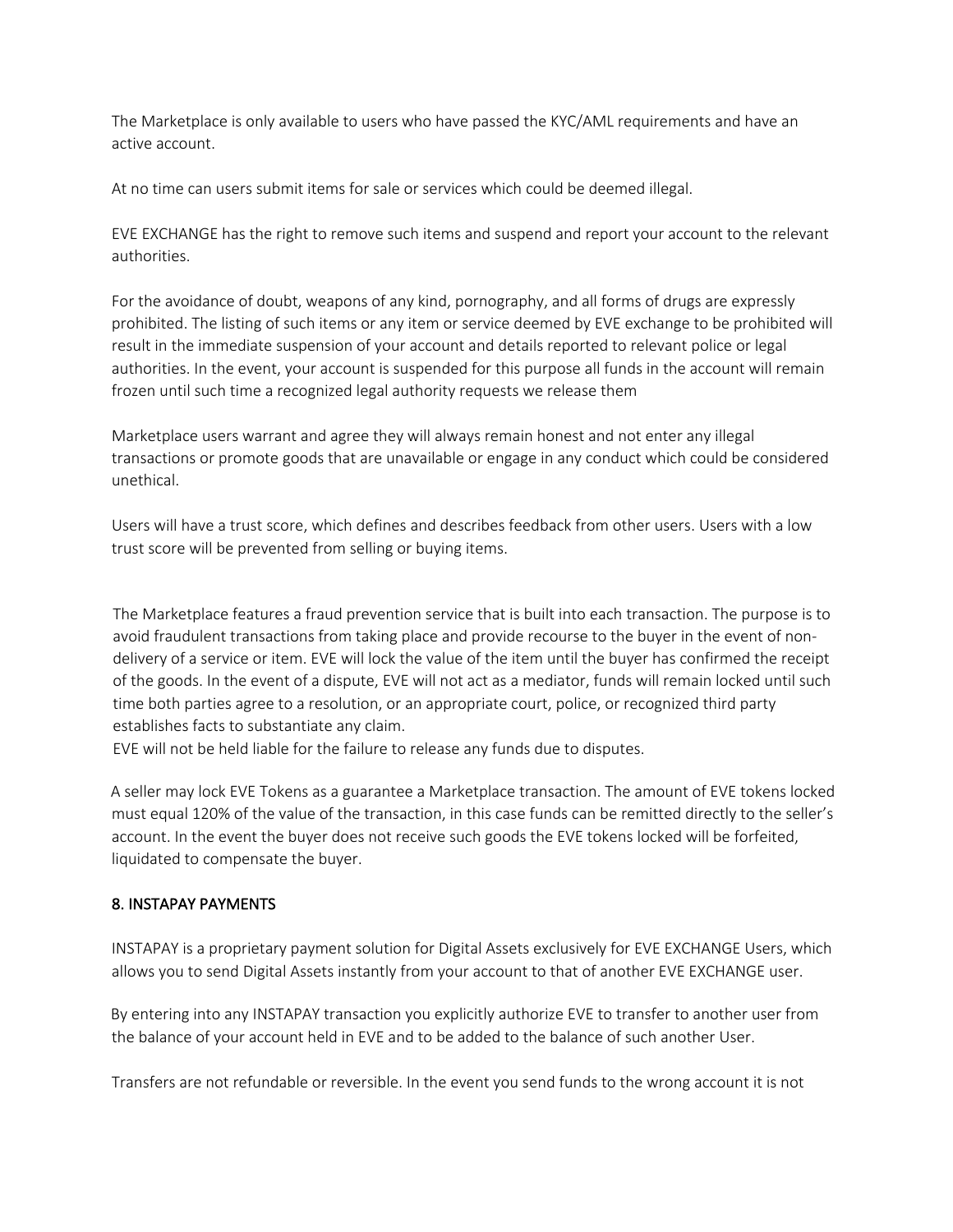reversible and the funds should be considered lost. You should only pay user you know and trust.

EVE EXCHANGE will not act as a mediator to solve disputes regarding any INSTAPAY TRANSACTION.

USERS which use INSTANPAY to pay for a good or service will not be protected by any buyer protections.

### 9. DIGITAL ATTACKS and HACKING

EVE EXCHANGE cannot prevent attacks on blockchain networks or our own services. EVE EXCHANGE reserves the right to take reasonable actions, including, but not limited to, immediately halting trading, deposits, and withdrawals for such Digital Asset.

If such an attack causes any Digital Asset to greatly decrease in value, we may discontinue trading in such Digital Assets entirely.

EVE EXCHANGE makes no representation and does not warrant the safety of EVE EXCHANGE and you assume all liability for any lost value or stolen property.

### 10. API

You agree to not use the API or data provided through the API for any other commercial purpose.

Your access and use the API entirely at your own risk, and EVE EXCHANGE will not be responsible for any actions you take based on the API.

EVE EXCHANGE may, at its sole discretion, set limits on the number of API calls that you can make, for example, to maintain market stability and integrity.

You acknowledge and agree that if you exceed these limits, EVE EXCHANGE may moderate your activity or cease offering you access to the API (or any other API offered by EVE EXCHANGE), each in its sole discretion.

EVE EXCHANGE may immediately suspend or terminate your access to the API without notice if we believe you are in violation of these Terms or any other agreement.

# 11. ACCOUNT SUSPENSION, CLOSURE, AND YOUR RIGHT TO CLOSE AN ACCOUNT

EVE EXCHANGE, in its sole and absolute discretion, without liability to you or any third party can refuse to let you open an Account, suspend your Account, or terminate your Account or the use of one or more of the Services.

Such actions may be taken as a result of a number of factors, including without limitation account inactivity, failure to respond to customer support requests, failure to positively identify you, a court order, you have made disparaging remarks or actions that could reasonably be construed as disparaging,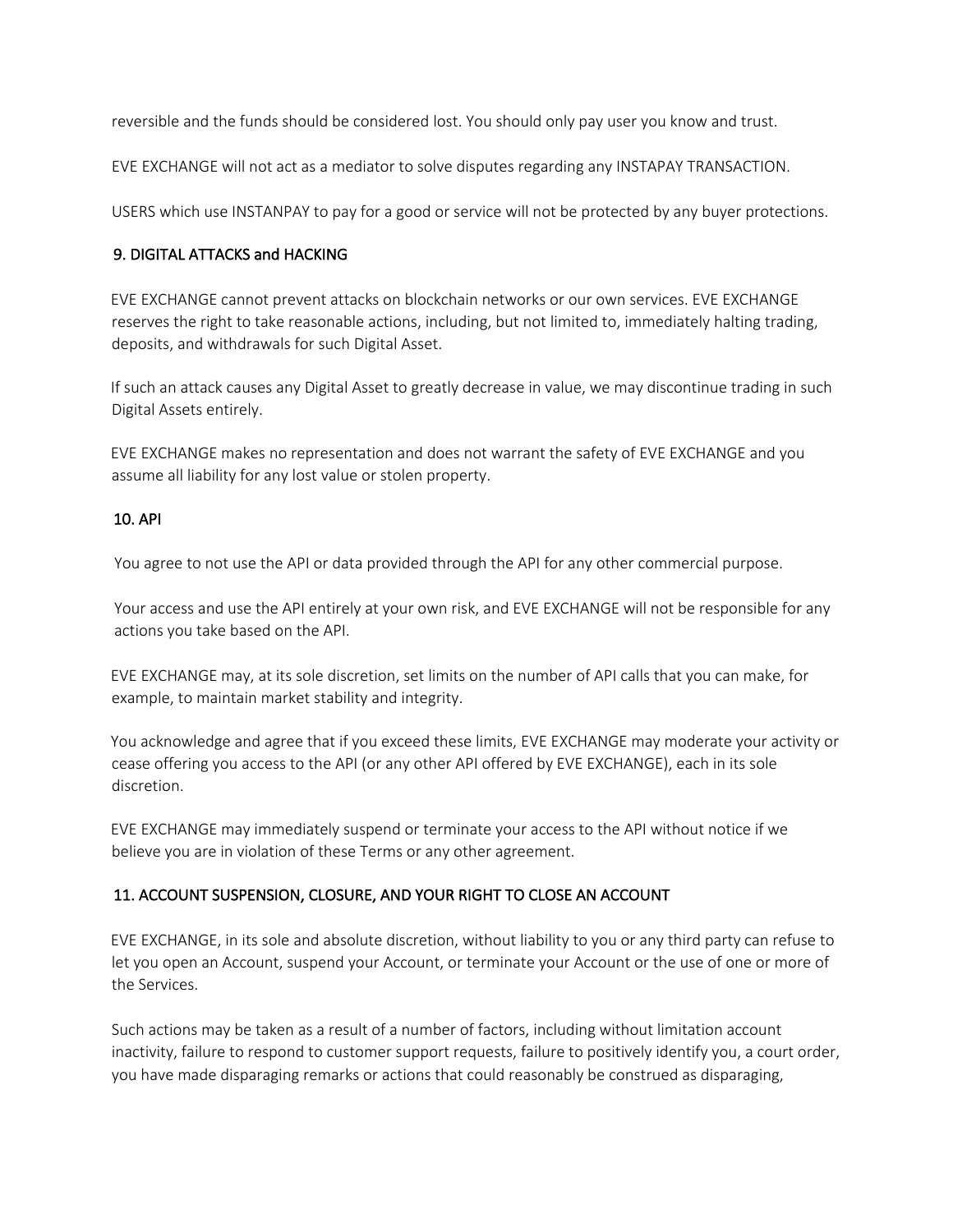slanderous or libelous regarding the exchange, its affiliates or its officers, directors, shareholders, or agents or your violation of these Terms.

We may also temporarily suspend access to your Account, in the event that a technical problem causes a system outage or Account errors.

We reserve the right to restrict or refuse to permit withdrawals from your Account if (a) your Account has otherwise been suspended or closed by us in accordance with these Terms; (b) we have determined that the Digital Assets in your Account were obtained fraudulently, or (c) you have not completed the required identity verification procedure.

Upon closure or suspension of your Account, you authorize EVE EXCHANGE to cancel or suspend pending transactions.

You may terminate this agreement at any time by closing your Account in accordance with these Terms.

## 12. RISK DISCLOSURES

The following risks are in no way exhaustive. Trading digital assets involve a high degree of risk, Digital assets are subject to high volatility, only experienced users should trade digital assets.

#### No Advice, self-directed account

EVE EXCHANGE does not advise on any particular transactions, trading risks, or tax consequences, and EVE EXCHANGE does not provide any other financial, investment, or legal advice in connection with the Services.

To the extent that we or our representatives provide trading recommendations, market commentary, or any other information, the act of doing so is incidental to your relationship with us and such information should not be construed as investment or financial advice.

Any decision to buy or sell Digital Assets is the User's decision and EVE EXCHANGE will not be liable for any loss suffered.

You accept the risk of trading Digital Assets.

In entering into any transaction, you represent that you have been, are, and will be solely responsible for making your own independent appraisal and investigations into the risks of the transaction and the underlying Digital Asset.

You represent that you have sufficient knowledge, market sophistication, professional advice and experience to make your own evaluation of the merits and risks of any transaction or any underlying Digital Asset.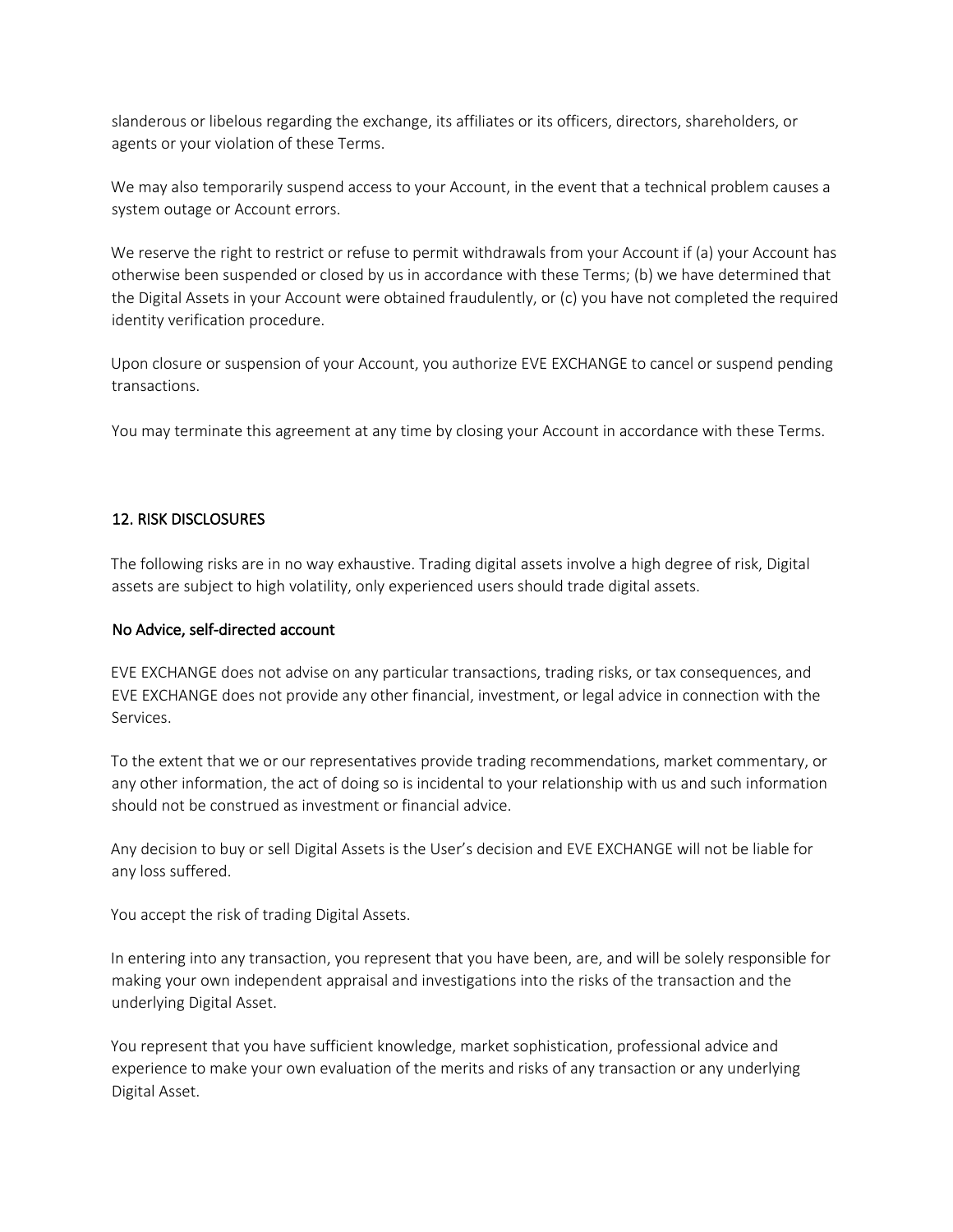#### Insured Wallets

Eve uses technology licensed by Fireblocks. Fireblocks insurance protects against incursions or hacking at the Fireblocks wallet level. Hacks that occur outside the Fireblocks wallet structure are not insured. An example of an uninsured event would be a user gaining access to your account and withdrawing funds to another wallet you don't control.

### Digital Asset transfers and volatility

Factors beyond EVE EXCHANGE control, such as regulatory activity, market manipulation, or unexplainable price volatility, may affect market liquidity for a particular Digital Asset.

Blockchain networks may go offline as a result of bugs or other unforeseeable reasons.

Users with limited trading experience and low-risk tolerance should not engage in active trading on EVE.

Users should never trade more than they can afford to lose.

Understanding Digital Assets requires advanced technical knowledge.

The listing of a Digital Asset on EVE EXCHANGE does not indicate EVE EXCHANGE approval or disapproval of the underlying technology, regulatory or business practices of such Digital Asset.

EVE EXCHANGE provides no fiduciary duty to Users in connection with such use of the Services.

#### Blacklisted addresses and forfeited funds

EVE EXCHANGE reserves the right to "blacklist" certain addresses and freeze associated Leveraged Tokens (temporarily or permanently) that it determines, in its sole discretion, are associated with illegal activity or activity. In the event that you send Tokens to a Blacklisted Address, or receive Tokens from a Blacklisted Address, EVE EXCHANGE may freeze such Tokens and take steps to terminate your Account.

In certain circumstances, EVE EXCHANGE may deem it necessary to report such suspected illegal activity to applicable law enforcement agencies.

#### Software and operational challenges

The software protocols that underlie Digital Assets are typically open-source projects, which means that (i) the development and control of such Digital Assets are outside of our control and (ii) such software protocols are subject to sudden and dramatic changes that might have a significant impact on the availability, usability or value of a given Digital Asset.

You are aware of and accept the risk of operational challenges. EVE EXCHANGE may experience sophisticated cyber attacks, unexpected surges in activity or other operational or technical difficulties that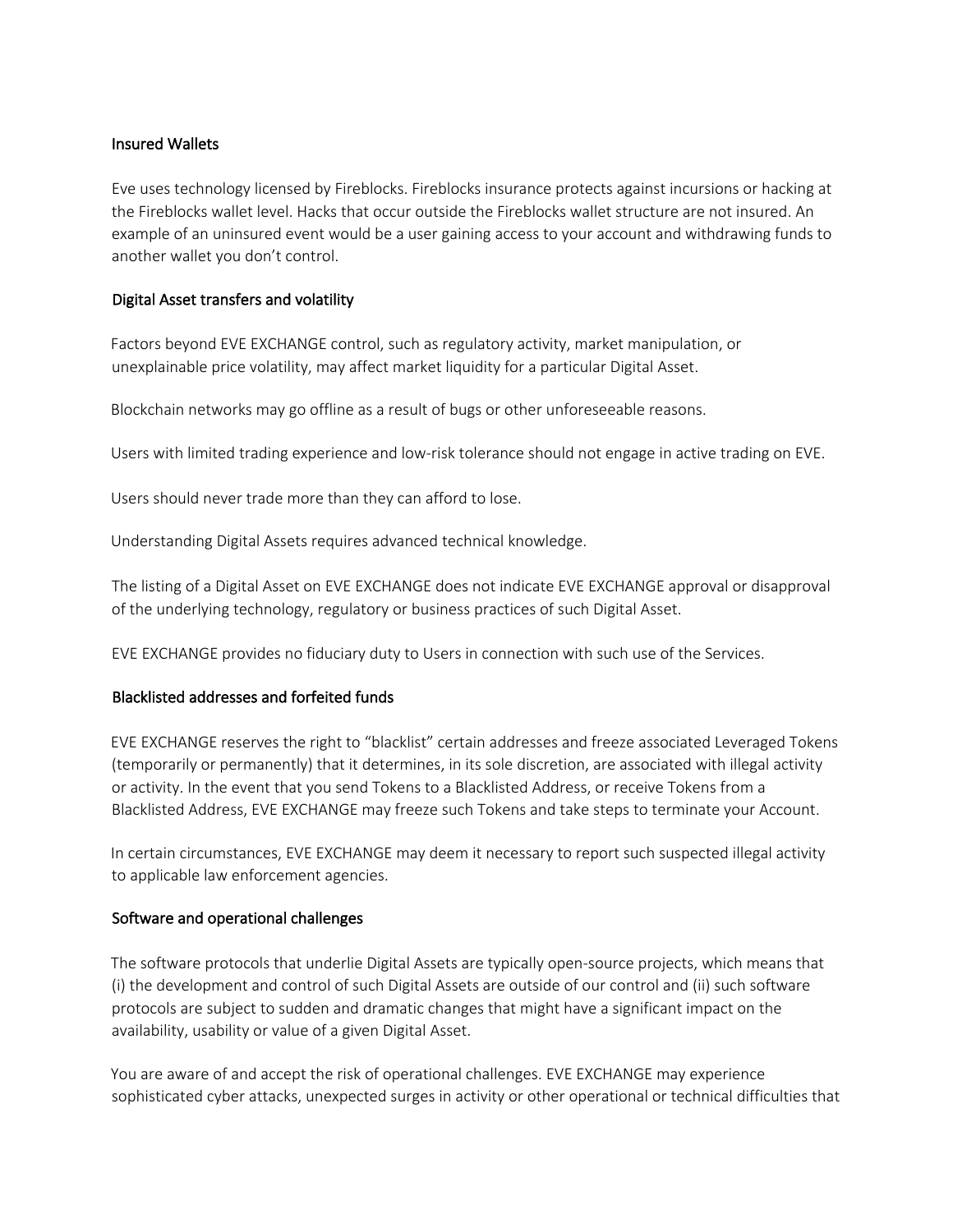may cause interruptions to the Services. You understand that the Services may experience operational issues that lead to delays. You agree to accept the risk of transaction failure resulting from unanticipated or heightened technical difficulties, including those resulting from sophisticated attacks. You agree not to hold EVE EXCHANGE accountable for any related losses.

You claim full responsibility for monitoring such technological changes and understanding their consequences for your Digital Assets.

## **Compliance**

You agree that EVE EXCHANGE is not responsible for determining whether or which laws may apply to your transactions, including but not limited to tax law. You are solely responsible for reporting and paying any taxes arising from your use of the Services.

#### Legislative and regulatory changes

Legislative and regulatory changes or actions at the domestic or international level may adversely affect the use, transfer, exchange, and value of Digital Assets.

# 13. CHANGES TO FEATURES AND SERVICES

We reserve the right to change, suspend, or discontinue any aspect of the Services at any time and in any jurisdiction, including hours of operation or availability of any feature, without notice and without liability.

We may decline to process any order and may limit or suspend your use of one or more Services at any time, in our sole discretion. Suspension of your use of any of the Services will not affect your rights and obligations pursuant to these Terms.

We may, in our sole discretion, decline to process orders if (a) we believe the transaction is suspicious; (b) the transaction may involve fraud or misconduct; (c) it violates applicable laws; or (d) it violates these Terms.

Where permitted by law, we will notify you by the end of the business day if we have suspended processing your orders and, if possible, provide our reasons for doing so and anything you can do to correct any errors leading to the stoppage.

#### 14. EXCHANGE FEES

In consideration for the use of the Services, you agree to pay to EVE EXCHANGE the appropriate fees, as set forth on our website.

Basic of FREE members ( Non- Subscribers ) will be charged no fee to access services, however, a commission will be applied to trades, the pricing of such will be disclosed at the time of the trade.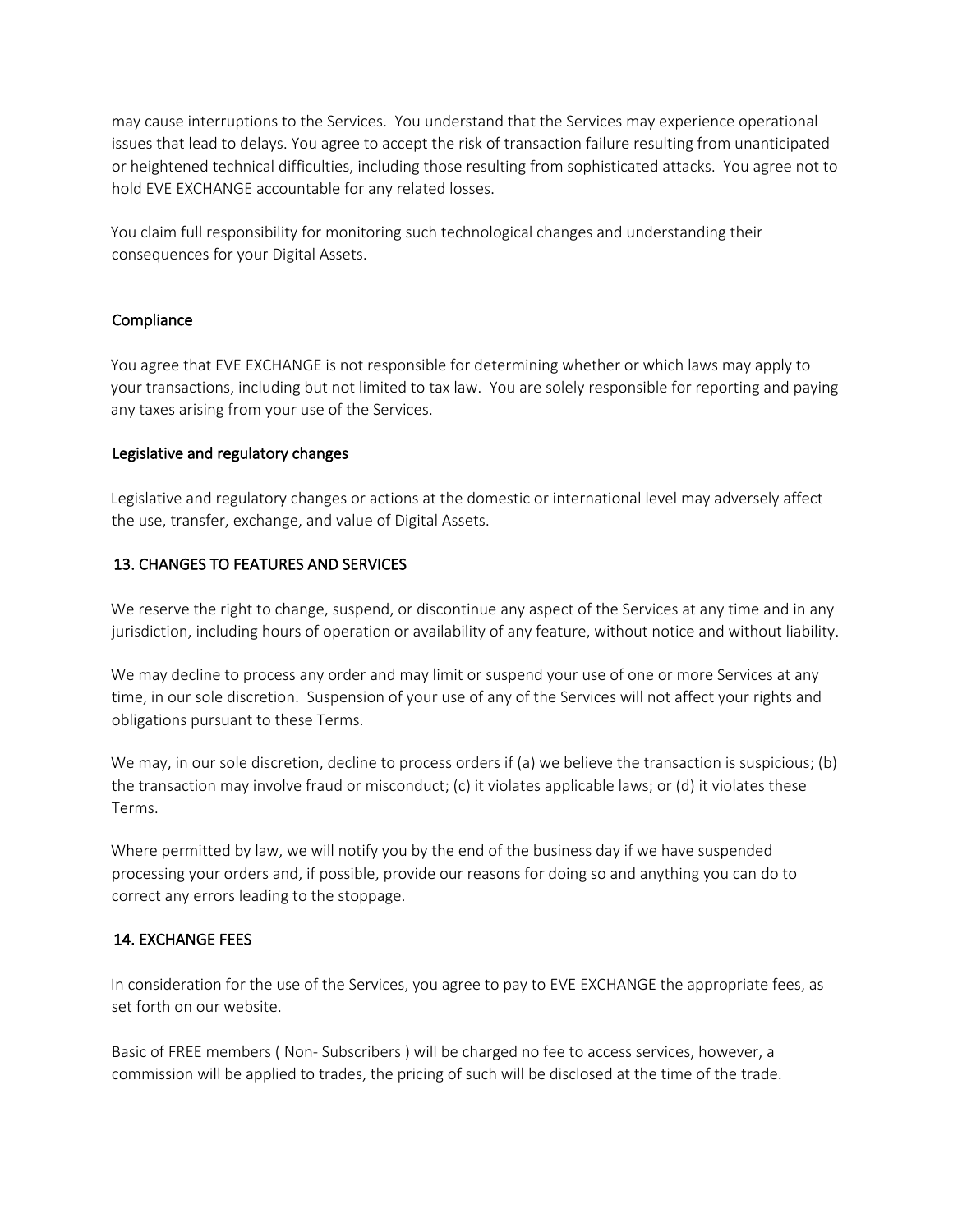EVE EXCHANGE is primarily designed around a subscription-based model. The subscription fee is subject to change without immediate notice.

Users who do not pay the subscription, but place trades will pay a fixed commission disclosed at the time of the trade. The fee will be deducted from your account directly.

The subscription fee will be deducted on the  $1<sup>st</sup>$  of the month and is non-refundable.

Your subscription will be paid automatically out of any available digital asset balances on your account. By default, EVE will take the trading fee in any stable coins available.

In the event all your assets are held in an open trade or open order, EVE EXCHANGE will cancel such an order to pay the subscription fee. Users are advised to keep sufficient funds for the subscription fee available to avoid the closure of open trades.

Other services on the platform are subject to fees, which are disclosed on the pricing page on the eve.exchange website.

## 15. SECURITY OF USER INFORMATION

You are responsible for maintaining the confidentiality and security of any and all account names, User IDs, passwords, and any other security feature that you use to access the Services.

You are responsible for (i) keeping your email address up to date in your Account profile and (ii) maintaining the confidentiality of your User information and the security of your Account, which includes the enabling of all relevant security features.

EVE EXCHANGE will not be liable for any loss or damage arising from your failure to protect your Account or your User Information.

EVE EXCHANGE shall not bear any liability for any damage or interruptions caused by any computer viruses, spyware, or other malware that may affect your computer or other equipment, or any phishing, spoofing, or another attack.

#### 16. PRIVACY POLICY

We are committed to protecting your personal information and to helping you understand exactly how your personal information is being used. Our privacy policy is available on eve.exchange

#### 17. RESTRICTED ACTIVITIES

In connection with your use of the Services, you will not: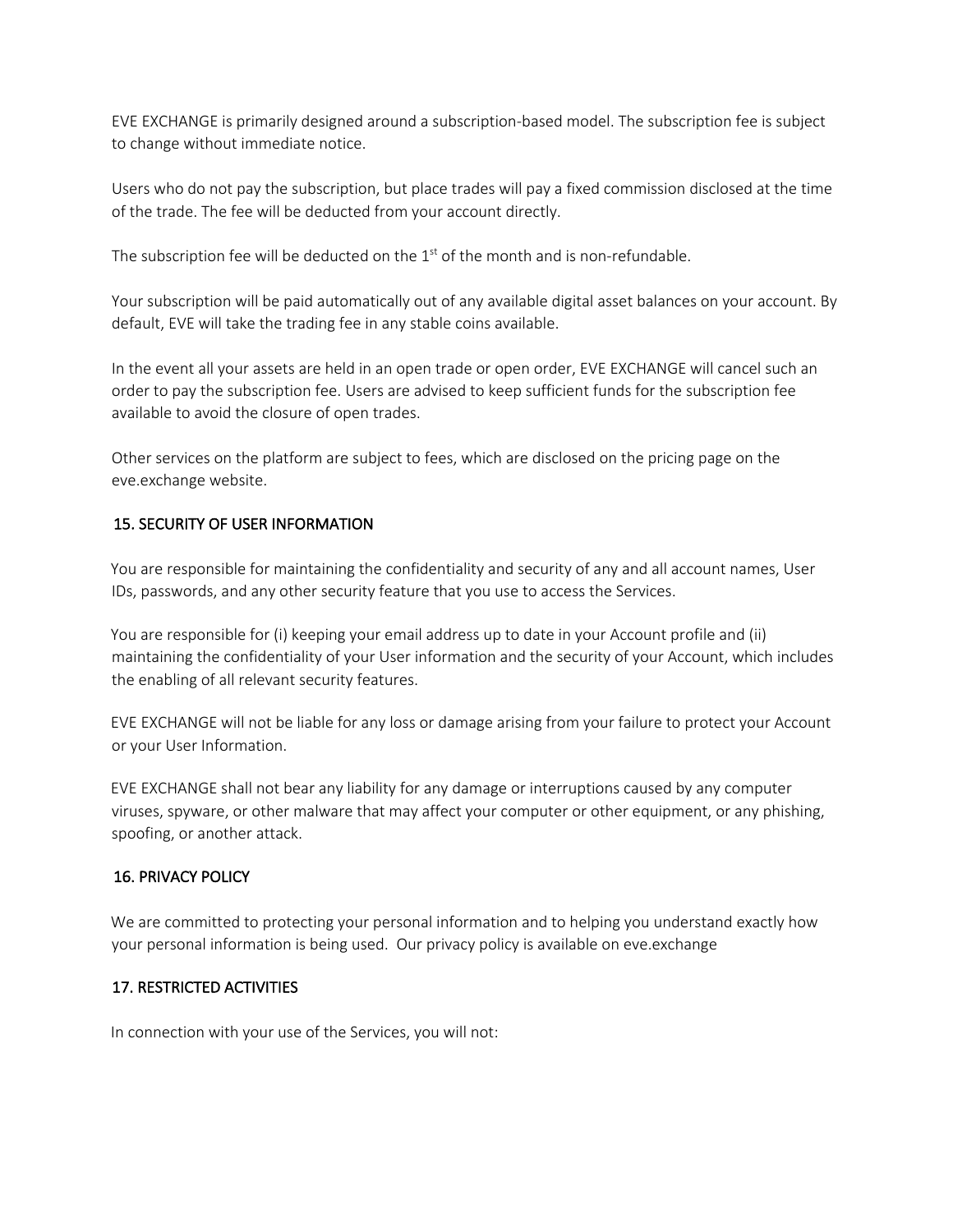violate or assist any party in violating any law, statute, ordinance, regulation or any rule of any selfregulatory or similar organization of which you are or are required to be a member through your use of the Services;

provide false, inaccurate, incomplete or misleading information; infringe upon EVE or any third party's copyright, patent, trademark, or intellectual property rights;

engage in any illegal activity, including without limitation illegal gambling, money laundering, fraud, blackmail, extortion, ransoming data, the financing of terrorism, other violent activities or any prohibited market practices;

reverse engineer or disassemble any aspect of the Site, the API, or the Services in an effort to access any source code, underlying ideas and concepts and algorithms;

perform any unauthorized vulnerability, penetration or similar testing on the API;

take any action that imposes an unreasonable or disproportionately large load on our infrastructure, or detrimentally interfere with, intercept, or expropriate any system, data or information;

transmit or upload any material to the Site that contains viruses, Trojan horses, worms, or any other harmful or deleterious programs;

otherwise attempt to gain unauthorized access to or use of the Site, the API, other EVE EXCHANGE accounts, computer systems, or networks connected to the Site, through password mining or any other means;

transfer any rights granted to you under these Terms;

engage in activity which, in our opinion, amounts to or may amount to market abuse

engage in any behavior which is unlawful, violates these Terms, or is otherwise deemed unacceptable by EVE EXCHANGE in its sole discretion.

## 18. ELECTRONIC TRADING

EVE EXCHANGE may, in its sole discretion, choose to discontinue support for a currently listed or supported Digital Asset at any time, based on a number of factors.

A transaction on EVE EXCHANGE may fail for several reasons, including unanticipated technical difficulties. EVE EXCHANGE makes no representation or warranty that any transaction will be executed properly.

We are under no circumstances liable for any loss or injury suffered by a failure of a transaction to complete properly or in a timely manner.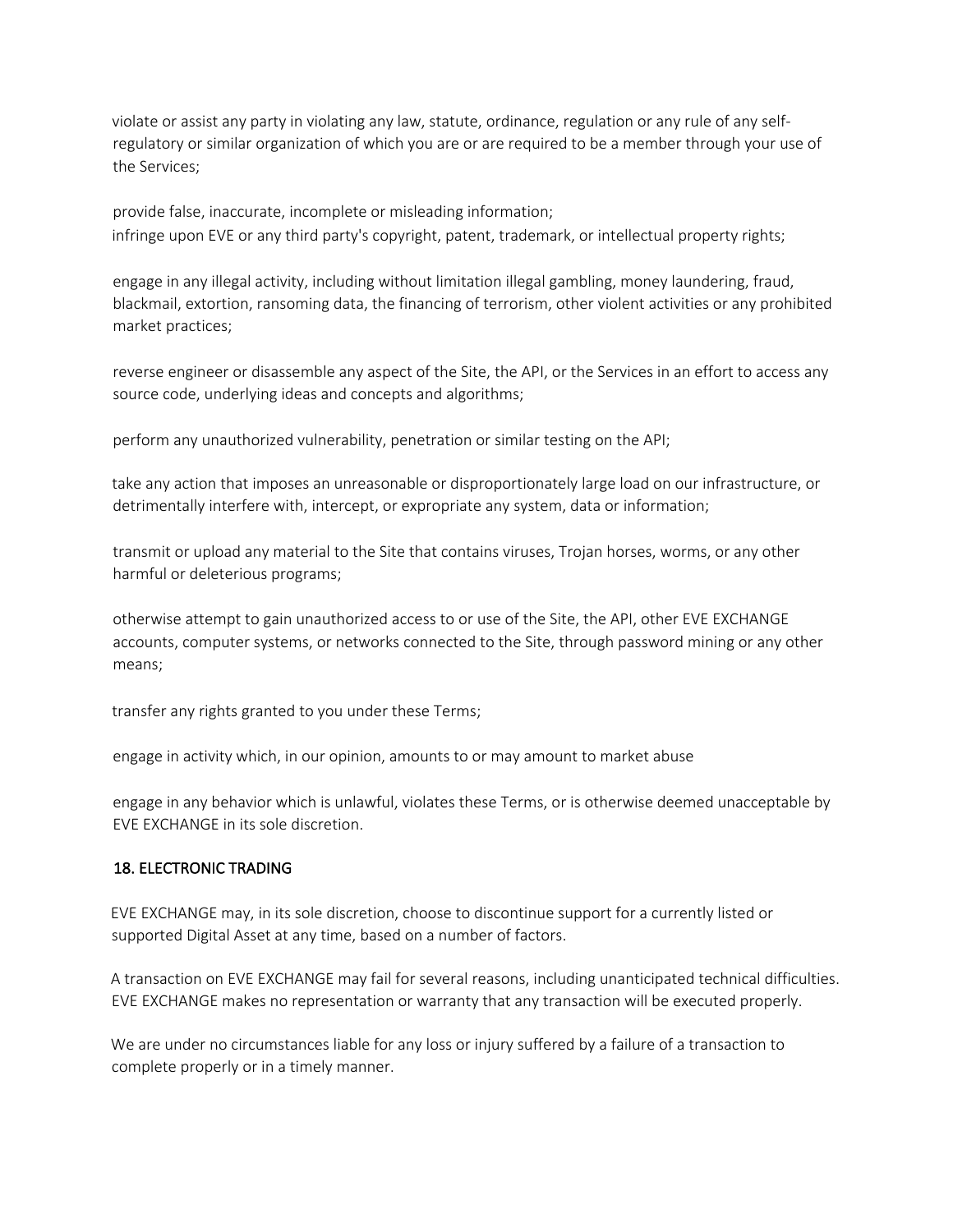Further, we are in no way responsible for notifying you of a transaction failure.

You have full responsibility to determine and inquire into the failure of any transaction which you initiate.

In the event that you receive any data, information, or software through our Services other than that which you are entitled to receive pursuant to these Terms, you will immediately notify us and will not use, in any way whatsoever, such data, information or software. If you request a withdrawal of Digital Assets and we cannot comply with it without closing some part of your open positions, we will not comply with the request until you have closed sufficient positions to allow you to make the withdrawal.

We may refuse to execute a trade or impose trade amount limits or restrictions at any time, at our sole discretion without notice.

Specifically, we reserve the right to refuse to process, or the right to cancel or reverse, any transaction, as well as to revoke access to a User's deposit address if we suspect the transaction involves money laundering, terrorist financing, fraud, or any other type of crime.

EVE EXCHANGE reserves the right to halt deposit activity at our sole discretion.

A User may not change, withdraw, or cancel its authorization to make a transaction, except with respect to partially filled orders.

EVE EXCHANGE may correct, reverse, or cancel any trade impacted by an error in processing a User's transaction or otherwise.

The User's remedy in the event of an error will be limited to seeking to cancel an order or obtain a refund of any amounts charged to the User. EVE EXCHANGE Trading cannot guarantee such cancellations or refunds will always be possible.

Orders may be partially filled or may be filled by a number of orders, depending on the trading activity at the time an order is placed.

The Digital Assets available for purchase through the Services may be subject to high or low transaction volume, liquidity, and volatility at any time for potentially extended periods.

You acknowledge that while EVE EXCHANGE uses commercially reasonable methods to provide exchange rate information to you through our Services, the exchange rate information we provide may differ from prevailing exchange rates made available by third parties. Similarly, the actual market rate at the time of your trade may be different from the indicated prevailing rate. You agree that you assume all risks and potential losses associated with price fluctuations or differences in actual versus indicated rates.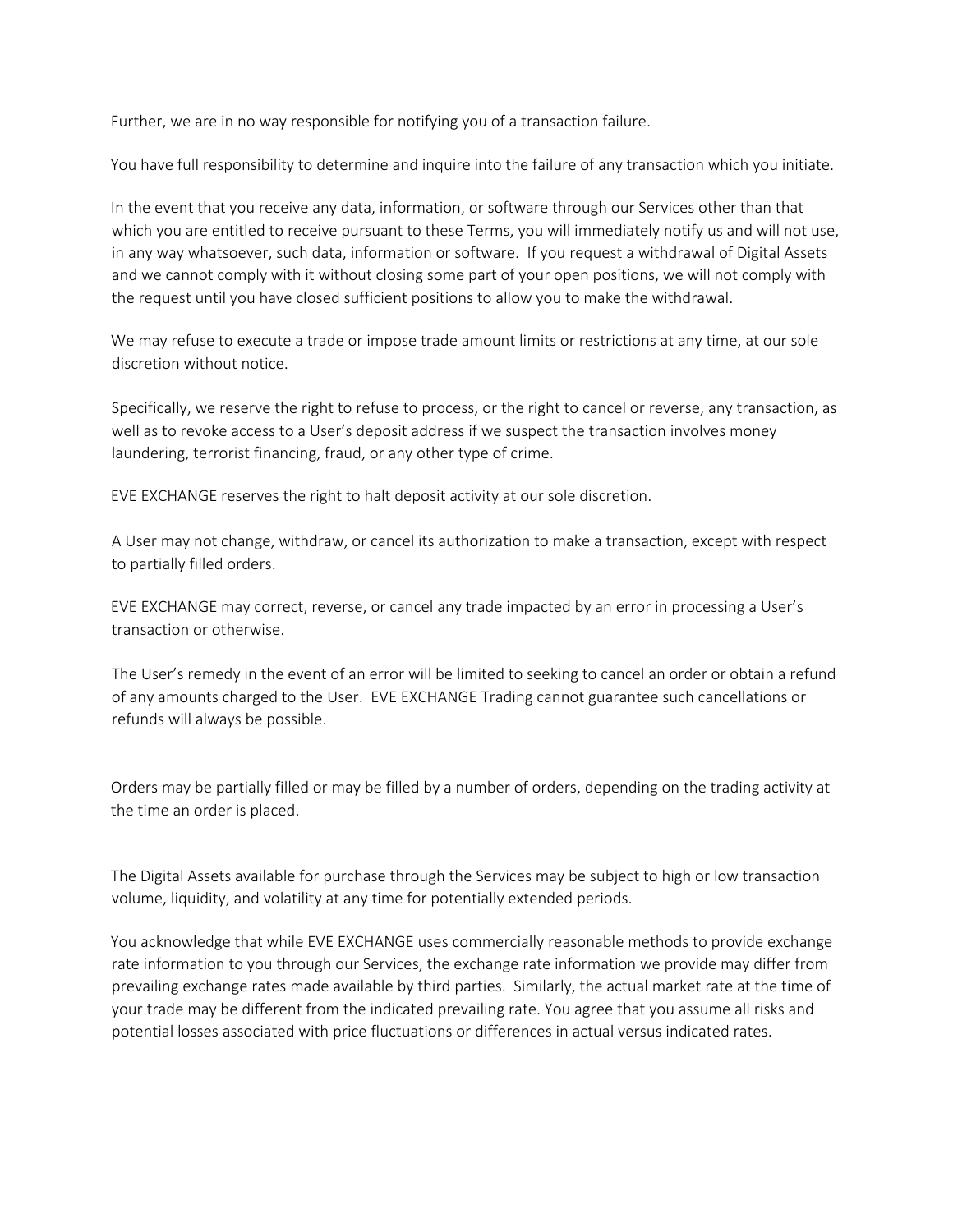### 19. COMMUNICATIONS

These Terms are provided to you and concluded in English. We will communicate with you in English for all matters related to your use of our Services unless we elect, in our sole discretion, to provide support for other languages.

### 20. TAXES

It is your responsibility to determine what, if any, taxes apply to your activities on the Exchange, and to collect, report, and remit the correct tax to the appropriate tax authority.

EVE EXCHANGE is not responsible for determining whether taxes apply to your transaction, or for collecting, reporting, or remitting any taxes arising from any transaction.

### 21. INDEMNIFICATION; RELEASE

You agree to indemnify and hold EVE EXCHANGE, its affiliates, and service providers, and each of their officers, directors, agents, joint venturers, employees, and representatives harmless from any claim or demand (including attorneys' fees and any losses, fines, fees, or penalties imposed by any regulatory authority) arising out of your breach of these Terms, or your violation of any law or regulation.

For the purpose of this Section 24, the term "losses" means all net costs reasonably incurred by us or the other persons referred to in this Section which are the result of the matters set out in this Section 24 and which may relate to any claims, demands, causes of action, debt, cost, expense or other liability, including reasonable legal fees (without duplication).

If you have a dispute with one or more Users or third parties, you release EVE EXCHANGE (and its affiliates and service providers, and each of their officers, directors, agents, joint ventures, employees, and representatives) from any and all claims, demands, and damages (actual and consequential) of every kind and nature arising out of or in any way connected with such disputes. If you have a dispute with anyone other than EVE EXCHANGE, you release us from liability associated with that dispute.

#### 22. LIMITATION OF LIABILITY

YOU UNDERSTAND AND AGREE THAT EVE EXCHANGE, OUR AFFILIATES, SERVICE PROVIDERS, OFFICERS, DIRECTORS, AGENTS, JOINT VENTURERS, EMPLOYEES, AND REPRESENTATIVES WILL NOT BE LIABLE FOR ANY DAMAGES, OR DAMAGES FOR LOSS OF PROFITS INCLUDING WITHOUT LIMITATION DAMAGES FOR LOSS OF GOODWILL, USE, DATA, OR OTHER INTANGIBLE LOSSES, WHETHER BASED ON CONTRACT, TORT, NEGLIGENCE, STRICT LIABILITY, OR OTHERWISE, RESULTING FROM:

(I) THE USE OR THE INABILITY TO USE THE SERVICES; (II) THE COST OF PROCUREMENT OF SUBSTITUTE GOODS AND SERVICES RESULTING FROM ANY GOODS, DATA, INFORMATION, OR SERVICES PURCHASED OR OBTAINED OR MESSAGES RECEIVED OR TRANSACTIONS ENTERED INTO THROUGH OR FROM THE SERVICES; (III) UNAUTHORIZED ACCESS TO OR ALTERATION OF YOUR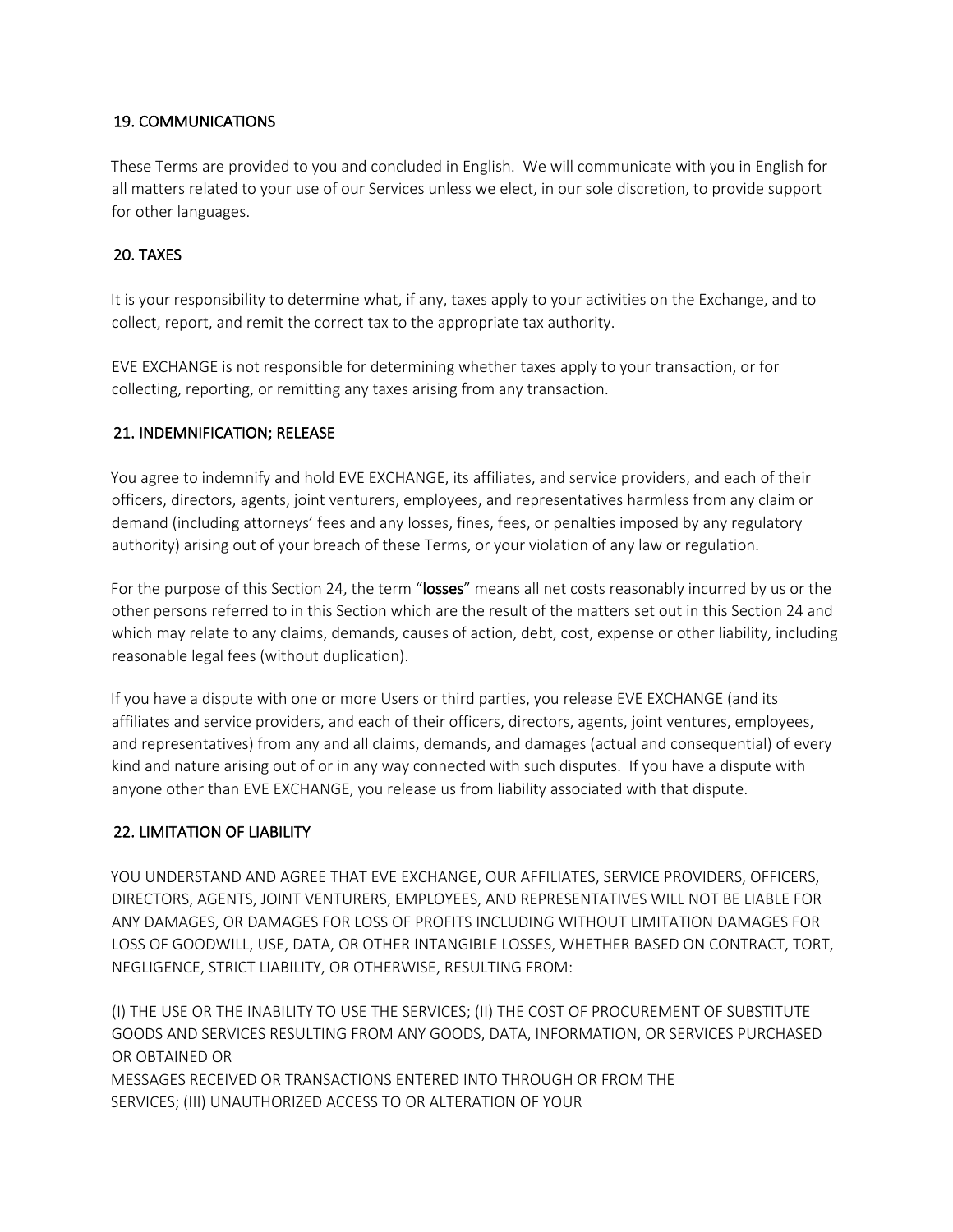TRANSMISSIONS OR DATA; OR (IV) ANY OTHER MATTER RELATING TO THE SERVICES.

IF YOU ARE DISSATISFIED WITH ANY PORTION OF THE SERVICES OR WITH THIS AGREEMENT, YOUR SOLE AND EXCLUSIVE REMEDY IS TO DISCONTINUE USE OF THE SERVICES AND CLOSE YOUR ACCOUNT.

THE SERVICES ARE PROVIDED "AS IS" AND WITHOUT ANY REPRESENTATION OR WARRANTY, WHETHER EXPRESS OR IMPLIED. EVE EXCHANGE, OUR AFFILIATES, AND OUR RESPECTIVE OFFICERS, DIRECTORS, AGENTS, JOINT VENTURERS, EMPLOYEES, AND SUPPLIERS SPECIFICALLY DISCLAIM ANY IMPLIED WARRANTIES.

EVE EXCHANGE MAKES NO WARRANTY THAT (I) THE SERVICES WILL MEET YOUR REQUIREMENTS, (II) THE SERVICES WILL BE UNINTERRUPTED, TIMELY, SECURE, OR ERROR-FREE, OR (III) THE QUALITY OF ANY PRODUCTS, SERVICES, INFORMATION, OR OTHER MATERIAL PURCHASED OR OBTAINED BY YOU WILL MEET YOUR EXPECTATIONS.

## 23. FORCE MAJEURE

EVE EXCHANGE shall have no liability for any failure or delay resulting from any abnormal or unforeseeable circumstances outside our reasonable control, the consequences of which would have been unavoidable despite all efforts to the contrary, including without limitation governmental action or acts of terrorism, earthquake, fire, flood, or other acts of God, labor conditions, delays or failures caused by problems with another system or network, mechanical breakdown or data-processing failures or where we are bound by other legal obligations.

#### 24. GOVERNING LAW; VENUE AND ARBITRATION

The laws of Seychelles shall govern these Terms. Except as otherwise required by local law, any dispute between you and EVE EXCHANGE related in any way to, or arising in any way from, our Services or these Terms ("Dispute") shall be finally settled on an individual, nonrepresentative basis in binding arbitration in accordance with the laws of Seychelles as modified by these Terms or in accordance with rules on which we may mutually agree. Any arbitration shall take place in Seychelles.

#### 25. AMENDMENTS

We may amend any portion of these Terms at any time by posting the revised version, changes will become effective, and shall be deemed accepted by you, the first time you use the Services after the initial posting of the revised agreement and shall apply on a going-forward basis with respect to transactions initiated after the posting date.

In the event that you do not agree with such modification, your exclusive remedy is to terminate your use of the Services and close your Account.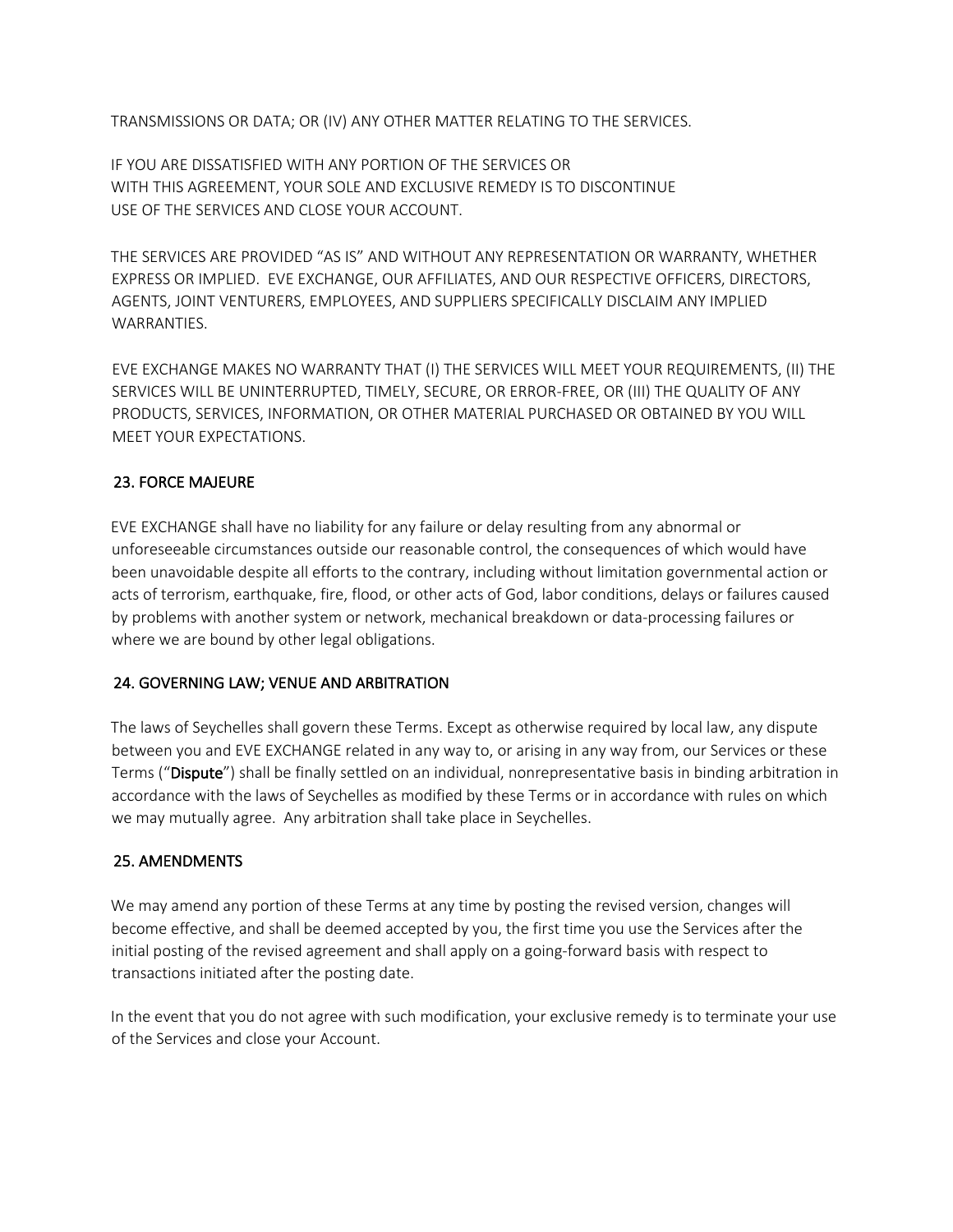You agree that we shall not be liable to you or any third party as a result of any losses suffered by any modification or amendment of these Terms.

# 26. ASSIGNMENT

You may not transfer or assign these Terms or any rights or obligations you have under these Terms without our prior written consent or otherwise and any such attempted assignment shall be void. We reserve the right to freely assign or transfer these Terms and the rights and obligations of these Terms, to any third party at any time without notice or consent.

# 27. SURVIVAL

Upon termination of your Account or this agreement for any other reason, all rights and obligations of the parties that by their nature are continuing will survive such termination.

# 28. THIRD PARTY APPLICATIONS

If you grant express permission to a third party to connect to your Account, you acknowledge that granting permission to a third party to take specific actions on your behalf does not relieve you of any of your responsibilities under this agreement. Further, you acknowledge and agree that you will not hold EVE EXCHANGE responsible for, and will indemnify EVE EXCHANGE from, any liability arising from the actions or inactions of such third party in connection with the permissions you grant.

## 29. THIRD PARTY CONTENT

EVE EXCHANGE aims to provide accurate and reliable information and content on the Site, but such information may not always be correct, complete, or up to date. The Site may contain links to third-party websites, applications, events, or other materials. Such information does not constitute an endorsement by EVE EXCHANGE of any products or services. EVE EXCHANGE shall have no liability for any losses incurred as a result of actions taken in reliance on the information contained on the Site or in any Third Party Content.

## 30. LIMITED LICENSE

EVE EXCHANGE grants you a limited, non-exclusive, non-sublicensable, and non-transferable license, subject to these Terms, to access and use the Services solely for approved purposes as determined by EVE EXCHANGE. Any other use of the Services is expressly prohibited. You may not copy, imitate, or use them without prior written consent. All right, title and interest in and to the Site, any content thereon, the Services, and any and all technology or content created or derived from any of the foregoing is the exclusive property of EVE EXCHANGE.

## 31. UNCLAIMED PROPERTY

If we are unable to contact you after some time applicable law may require us to report funds as unclaimed property. We may be required to deliver any such funds to the applicable jurisdiction as